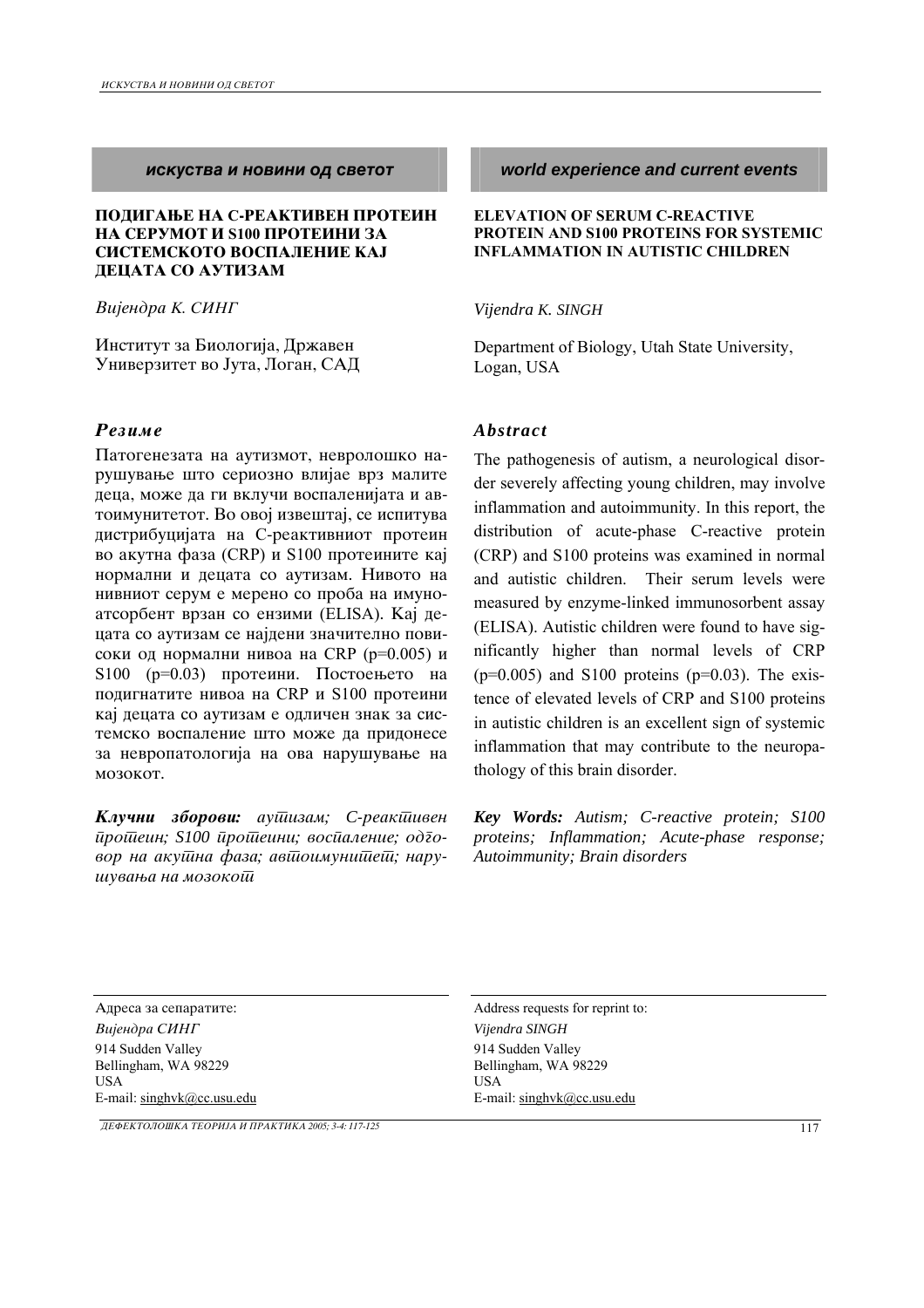Аутизмот сега општо е признат како биолошко нарушување на развојниот нервен систем (ЦНС). Тој не се идентификува со некоја специфична невропатологија или биомаркер туку главно со клиничка дијагноза што се потпира на различни невролошки и нарушувања во однесувањето, вклучувајќи дефицити на повисоки ментални функции како што се социјална интеракција, јазик, комуникација, имагинација и когниција. Постојат неколку хипотези, но причината за нарушувањето не е многу разјаснето. Меѓу придонесувачките фактори, имуните фактори како што се автоимунитетот, проинфламаторните и регулаторните цитокини можат да ја играат фундаменталната улога за патогенезата на аутизмот  $(1-8)$ . Во сегашнава студија, серумскиот CRP и S100 протеини (и подвидовите алфа и бета) се профилирани кај децата со аутизам зашто тие се одговор на акутна фаза на прототипски реактанти и добро познати сурогатски маркери на системското воспаление (9-17). Како што е опишано во овој труд, децата со аутизам имаат повисоки од нормални нивоа на овие протеини во акутна фаза, што имплицира можно инволвирање на системско инфламаторниот одговор кај аутизмот.

## *Materijali i metodi Materials and Methods*

Студијата вклучува вкупно 82 деца: 41 дете со аутизам (средна возраст 6.7 години; 34 машки и 7 женски) и 41 нормално дете (средна возраст 7.4 години; 25 машки и 16 женски). Децата со аутизам во оваа студија имаат цврста дијагноза на аутизам но студијата ги исклучува другите дијагнози како што се первазивната развојна неспособност - не поинаку специфицирана (PDD-NOS), Acпергеровиот синдром, Дауновиот синдром или идиопатска ментална ретардација [1-5]. Клиничката дијагноза на аутизмот беше главно утврдена со помош на Прирачникот за дијагностички и статистички ментални нарушувања, четврто издание (DSM-IV).

## *Voved Introduction*

Autism is now commonly recognized as a biological disorder of the developing central nervous system (CNS). It is identified not by any specific neuropathology or biomarker but mainly by clinical diagnosis relying on various neurological and behavioral impairments, including deficits of higher mental functions such as social interaction, language, communication, imagination and cognition. There are several hypotheses but the cause of the disorder is not very well understood. Among contributing factors, the immune factors such as autoimmunity, pro-inflammatory and regulatory cytokines might play a fundamental role in the pathogenesis of autism (1-8). In the present study, serum CRP and S100 proteins (both the alpha- and beta- subtypes) were profiled in autistic children because they are the prototypic acute-phase response reactants and well-known surrogate markers of systemic inflammation (9-17). As described in this paper, autistic children had higher than normal levels of these acute-phase proteins, which imply possible involvement of a systemic inflammatory response in autism.

The study included a total of 82 children: 41 autistic children (mean age 6.7 yrs; 34 male and 7 female) and 41 normal children (mean age 7.4 yrs; 25 male and 16 female). Autistic children in this study had a firm diagnosis of autism but the study excluded other diagnoses such as the pervasive developmental disability-not otherwise specified (PDD-NOS), Asperger's syndrome, Down's syndrome or idiopathic mental retardation [1-5]. The clinical diagnosis of autism was established mainly by the Diagnostic and Statistical Manual of Mental Disorders, Fourth Edition (DSM-IV).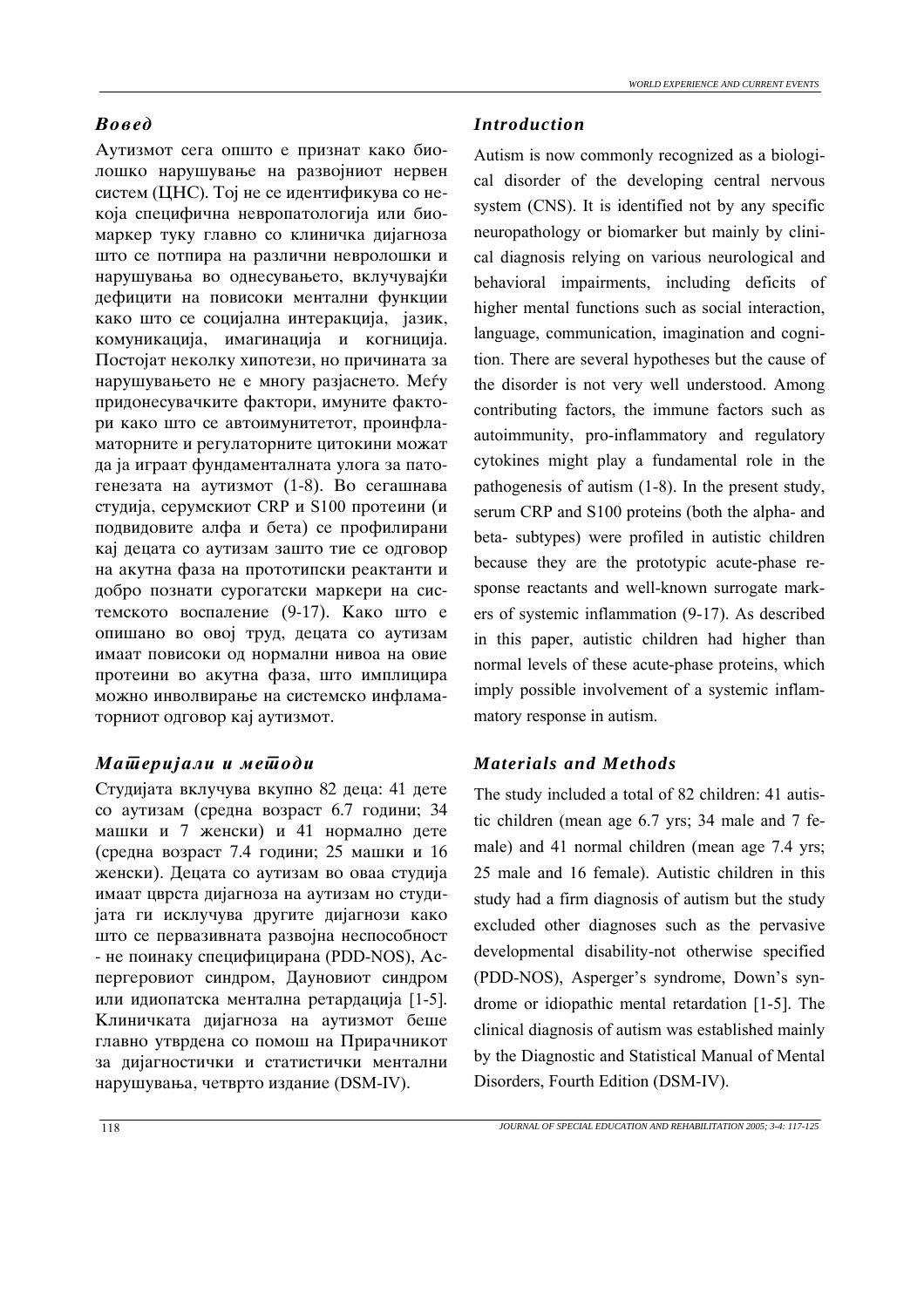Нормалните деца се со цврсто физичко здравје без никаков знак на болест на мозокот или ментална болест или некоја друга позната ментална состојба. Колку што беше можно, субјектите се поврзуваа според возраста и полот. Меѓутоа, никој не беше одбиен да учествува заради раса, возраст или пол освен ако не беше во опсегот на нашето истражување. За да се почитува правилото за приватност од Законот за преносливост и одговорност на здравственото осигурување **(**HIPAA**)**, dobivme potrebna dozvola od Inституцискиот ревизорски одбор на Државниот универзитет во Јута и порано од Универзитетот во Мичиген. Во времето на собирање на крв, нормалните и децата со аутизам беа на нулта линија без никакви пропишани лекови и ниту едно немаше некаква историја на кардиоваскуларна болест. Сегашната студија ги користеше примероците од претходно собран серум кои беа зачувани замрзнати на -20°С без повторливи циклуси на смрзнување и топење (18-22). Хуманиот серумски CRP беше мерен со ELISA користејќи комерцијално купени опреми (Biome $da$ , Foster City, CA). Пробната процедура на CRP вклучувајќи ги податоците за интерпретација беше стриктно според инструкциите на производувачот на опремата. Нивото на серумот на S100-алфа и S100-бета протеини се мереше со методата ELISA како што претходно беше опишано (15). Примероците од серумот беа анализирани на "двојно слеп" начин и шифрата беше отворена откако анализата беше комплетирана. Податоците беа дадени како средна вредност од групата  $\pm$  стандардна грешка (S.E.) од средна вредност и статистичката важност (р $\leq$ 0.05) беше евалуирана со тестовите на студенти.

# *Rezultati i diskusija Results and Discussion*

Експерименталните податоци за серумскиот CRP кај нормалните и децата со аутизам е прикажан на сл. 1. И двете групи имаа забележливи нивоа на CRP но околу една четвртина од децата со аутизам (10 од 41) имаа одвај забележливо количество на протеин.

Normal children were those having a firm physical health without any sign of brain disease or mental illness or any other known medical condition. As far as possible, the subjects were matched for age and gender. However, no one was denied participation in the study because of the race, age or gender factors except those beyond the scope of our research. To comply with the Health Insurance Portability and Accountability Act **(**HIPAA**)** Privacy Rule, we obtained necessary permission of the Institutional Review Board (IRB) at Utah State University and formerly at the University of Michigan. At the time of blood collection, both the normal as well as the autistic children were at the baseline without any prescription medications and none had the history of any cardiovascular disease. The present study utilized previously collected serum samples that were preserved frozen at  $-20^{\circ}$ C without repetitive cycles of freezing and thawing (18-22). Human serum CRP was measured by ELISA using the commercially bought kits (Biomeda, Foster City, CA). The CRP assay procedure including the data interpretation was strictly in compliance with the kit manufacturer's instructions. The serum level of S100-alpha and S100 beta proteins was measured by ELISA method as described previously (15). Serum samples were analyzed in a double-blind fashion and the code was broken after the analysis has been completed. The data are given as the mean of the group  $\pm$ standard error (S.E.) of the mean and the statistical significance ( $p \le 0.05$ ) was evaluated by the Stu-

dent's t test.

The experimental data for serum CRP in normal and autistic children are shown in Fig. 1. Both groups of children had detectable levels of CRP but about one-quarter of the autistic children (10 out of 41) had a barely detectable amount of this protein.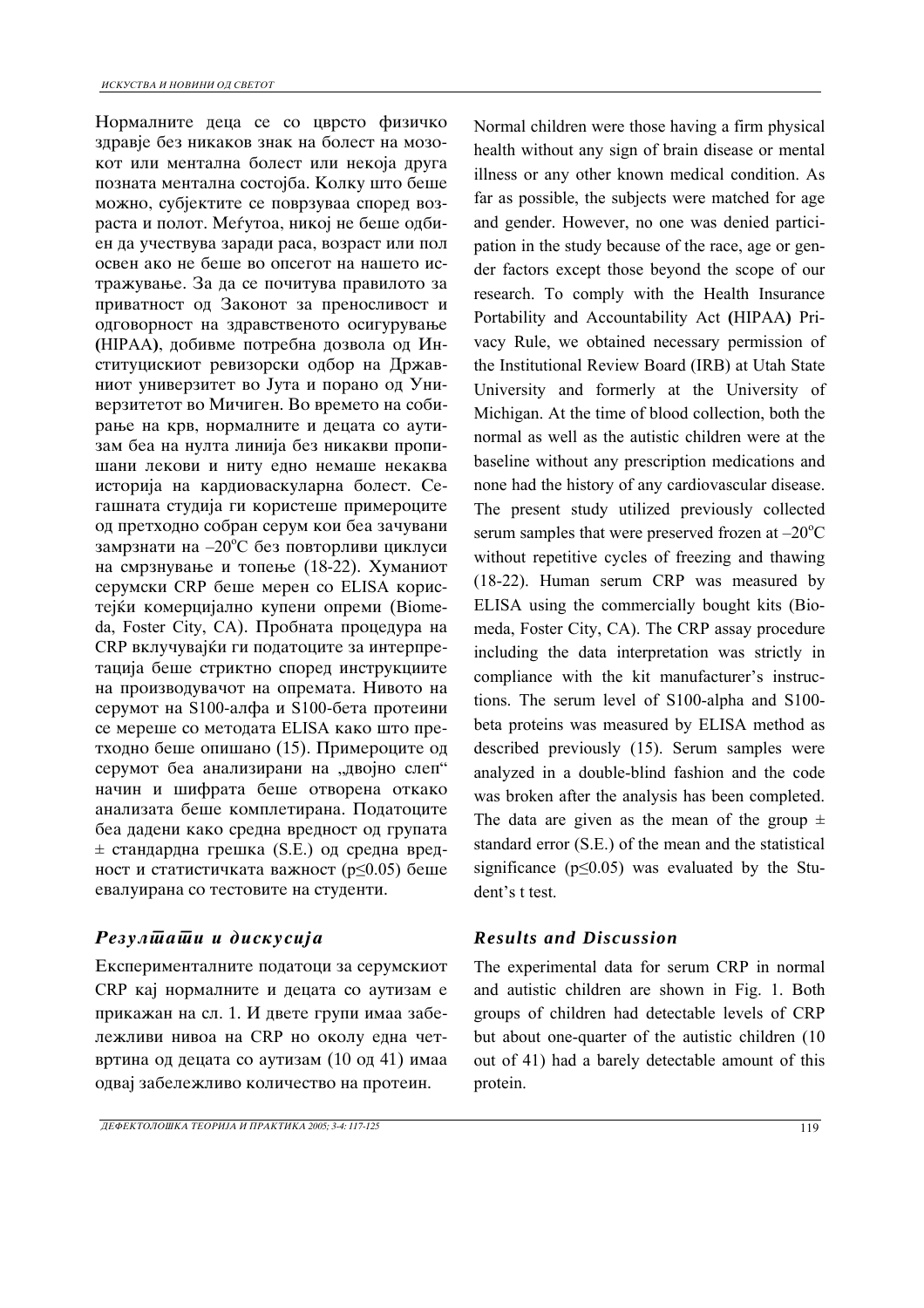

**Slika 1.** *Distribucija na serumskiot CRP kaj*  нормални и деца со аушизам. Левиош *йанел* йо*ka`uva podatoci za normalni deca (solidni*   $k$ ру $\bar{\imath}$ ови) додека деснио $\bar{u}$  *йанел йокажува йода*- $\bar{u}$ оци за деца $\bar{u}$ а со ау $\bar{u}$ изам (о $\bar{u}$ ворени кру $\bar{z}$ ови). *Aritmeti~kata sredina za sekoja grupa e*   $\bar{u}$ рикажана со хоризон $\bar{u}$ ална линија. Деца $\bar{u}$ а со *ay*шизам (n=41) имааш значишелно (р=0.005) ио- $\omega$ *високо ниво на CRP ошколку нормалнише деца*  $(n=41)$ *.* 

**Figure 1.** *Distribution of serum CRP in normal and autistic children. The left hand panel shows data points for normal children (solid circles) whereas the right hand panel shows data points for autistic children (open circles). The arithmetic mean for each group is shown by horizontal bar. Autistic children (n=41) had a significantly (p=0.005) higher level of CRP than the normal children (n=41).*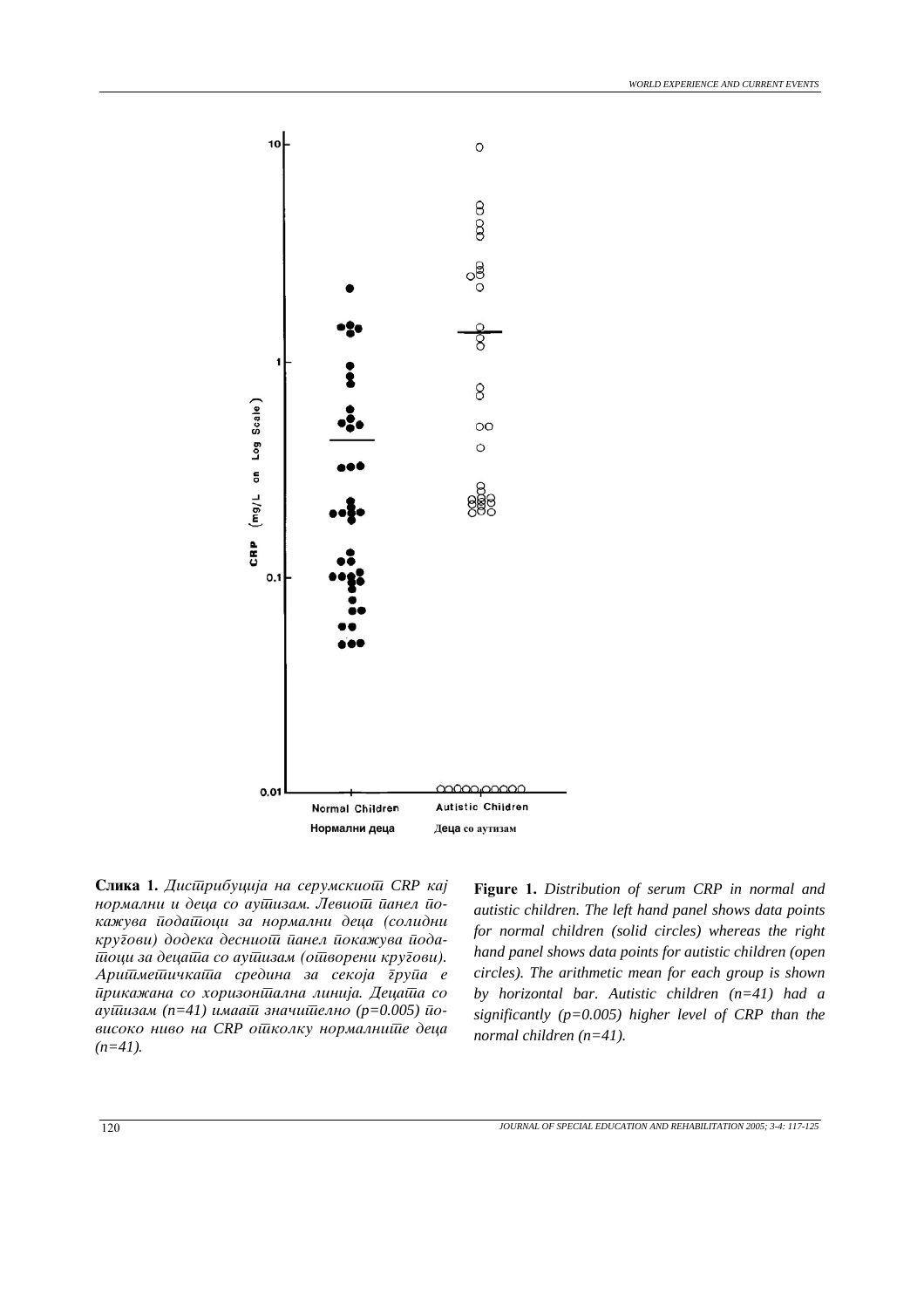Како група, децата со аутизам  $(1.373\pm0.318)$ имаа значително (р=0.005) повисоко ниво на CRP отколку нормалните деца (0.417 $\pm$ 0.078). Ова значи дека имаше приближно 3.5-пати зголемување на CRP кај деца со аутизам. Податоците од лабораторијата за S100 протеини се опишани на слика 2. Нивото на подвидовите алфа и бета беше значително повисоко кај децата со аутизам споредено со нормалните деца (околу 6-пати зголемување; со р вредности 0.032 и 0.036 за S100-алфа и S100-бета посебно, со тестот за студенти). Највообичаено, индукцијата на имуно-посредни болести вклучува имуно-активирање како почетен настан. Така, имуно-активирањето е еден од примарните настани при воспаленијата, вирусните инфекции и автоимуните реакции. Имуно-активирањето обично се манифестира со спонтана акумулација на протеини во акутната фаза и про-инфламаторните цитокини во циркулација. CRP е класичен протеин во акутната фаза што брзо се акумулира во крвта во текот на инфламаторните одговори (9-11). Иако не е специфичен за некоја болест, овој протеин општо се смета како маркер-застапник на системското воспаление што ги придружува хроничните болести, посебно коронарно артериската болест (9-11). S100 протеинот, протеин за врзување на калциумот со афинитет за врзување на цинкот исто така, оригинално беше откриен во мозокот (12). Тој постои во два подвида, имено S100-алфа и S100-бета. Потоа, беше откриено дека протеинот има многу поширока распределба на ткивото, вклучувајќи го и серумот на крвта (15-17), периферни крвни мононуклеарни клетки (13) и антиген-презентирачки клетки (12, 13). Во последниве години, откриено е дека S100 протеинот на серумот исто така е реактант во акутна фаза за инфламаторните реакции, посебно кај повреда на мозокот и невролошките состојби како што се шизофренијата (16), Алцхајмеровата болест (14, 15), Дауновиот синдром (14) и СИДА деменција комплекс (17).

As a group, autistic children  $(1.373\pm0.318)$  had a significantly (p=0.005) higher level of CRP than the normal children  $(0.417 \pm 0.078)$ . This means that there was approximately 3.5-fold increase of CRP in children with autism. The laboratory data for S100 proteins are described in Figure 2. The level of both the alpha- and beta- subtypes was significantly higher in autistic children as compared to normal children (about 6-fold increase; p values being 0.032 and 0.036 for S100-alpha and S100-beta, respectively, by the Student's t test).

Most commonly, the induction of immune-mediated diseases involves immune activation as the initial events. Thus immune activation is one of the primary events in inflammation, viral infections and autoimmune reactions. Immune activation is commonly manifested by the spontaneous accumulation of acute-phase proteins and pro-inflammatory cytokines in the circulation. CRP is the classic acute-phase protein that rapidly accumulates in blood during inflammatory responses (9- 11). Although not specific of any disease, this protein is commonly regarded as a proxy marker of systemic inflammation that accompanies chronic diseases, in particular the coronary artery disease (9-11). The S100 protein, a calcium binding protein with affinity for binding zinc also, was originally found in the brain (12). It exists in two main subtypes, namely the S100-alpha and S100-beta. Subsequently, the protein was found to have a much wider tissue distribution, including the blood serum (15-17)), peripheral blood mononuclear cells (13) and antigen-presenting cells (12, 13). In recent years, serum S100 protein has also been found to be an acute-phase reactant for inflammatory reactions, particularly in brain injury and neurological conditions such as schizophrenia (16), Alzheimer's disease (14, 15), Down's syndrome (14) and AIDS dementia complex (17).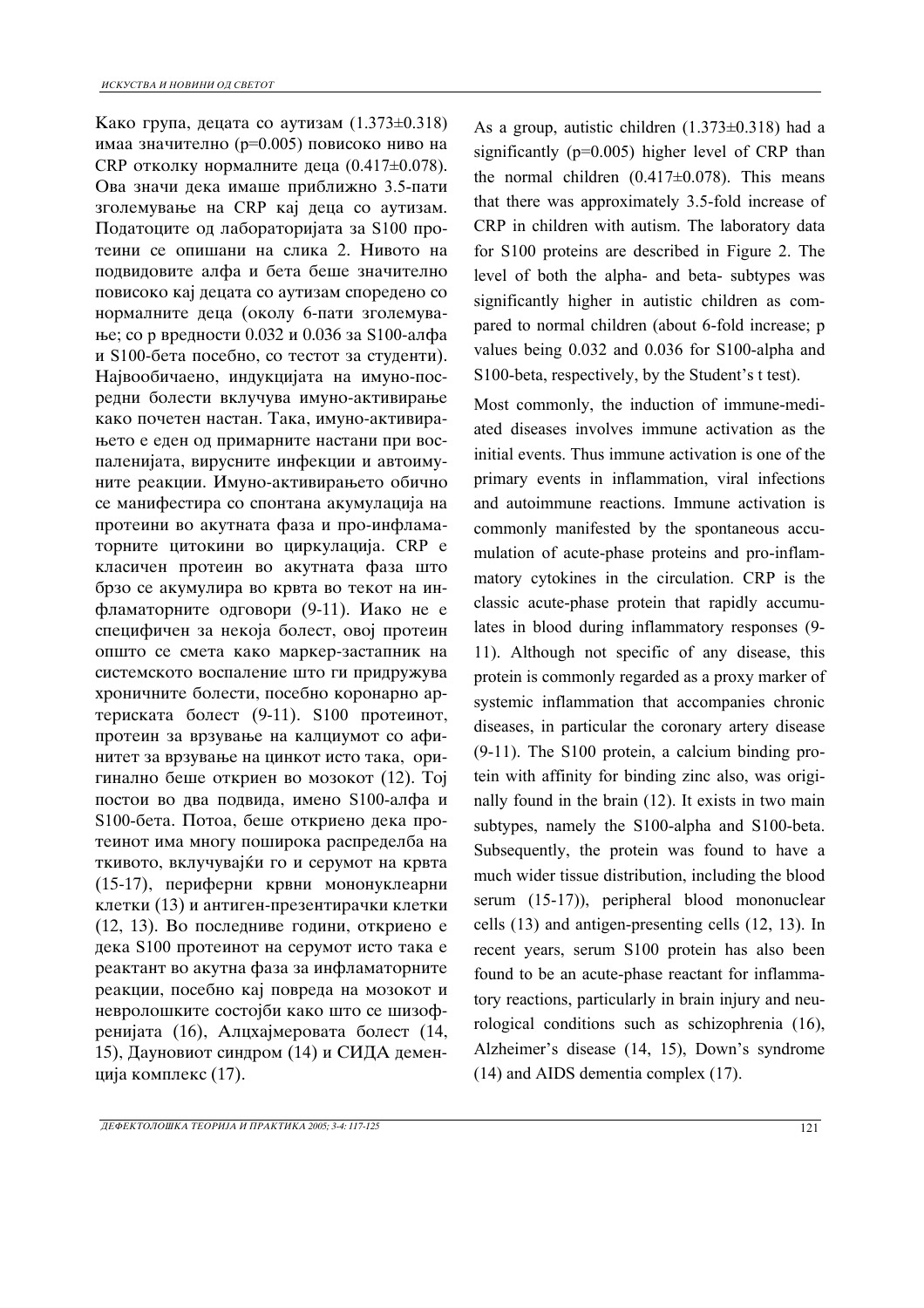

**Slika 2.** *Distribucija na serumskite S100 proteini kaj normalni i deca so autizam. Nivoto на серумощ на S100-алфа (шемна боја) и S100бейла (свейла боја) е йрикажано за нормалнийе* деца (левио*ш сшолб) и за децаша со аушизам (десниот столб). Податоците се презентирани kako ариймейичка средина ± S.E. за секоја*  $\bar{z}$ ру*йа. Децайла со ауйлизам (n=25) имаа значи*- $\bar{u}$ елно *йовисоко ниво на S100-алфа (p=0.032) и S100-бейна* (p=0.036) ойнколку нормалнийне деца  $(n=18)$ *.* 

**Figure 2.** *Distribution of serum S100 proteins in normal and autistic children. The serum level of S100 alpha (dark color) and S100-beta (light color) is shown for normal children (left hand bars) and autistic children (right hand bars). Data are presented as the arithmetic mean ± S.E. for each group. Autistic children (n=25) had a significantly higher level of S100-alpha (p=0.032) and S100-beta (p=0.036) than the normal children (n=18).*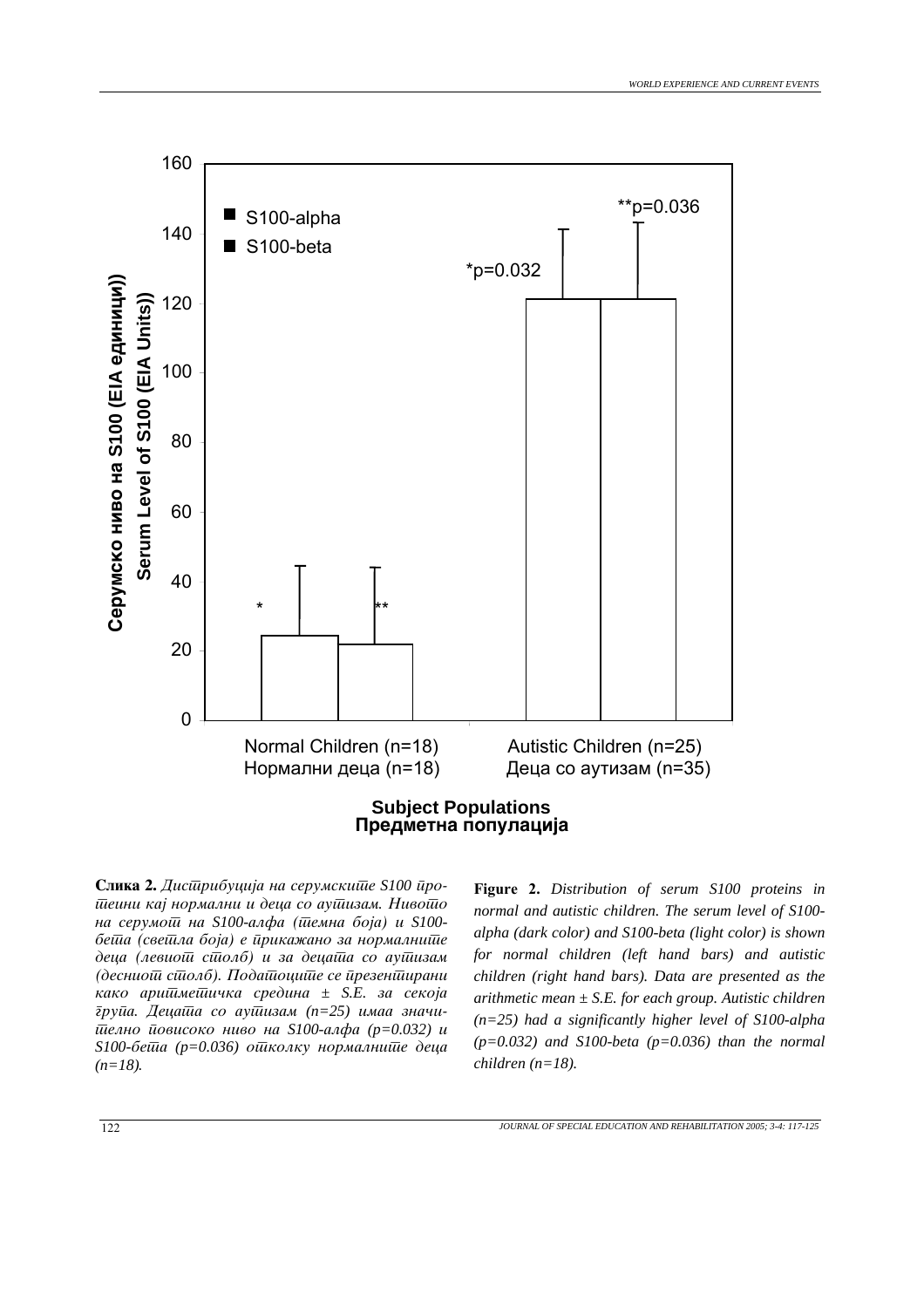Бидејќи аутизмот исто така е нарушување на мозокот со невролошки дефицити и проинфламаторните цитокини се поврзани; ние го простудиравме S100 протеинот кај децата со аутизам. Како што е овде кажано, и двата подвида алфа и бета на S100 протеинот беа значително подигнати кај деца со аутизам, наод кој е прилично постојан со случајна улога на системското воспаление во ова нарушување на мозокот. Пред неколку години, ние први демонстриравме дека аутизмот инволвира имуни фактори како што се автоимунитетот (на пр. Специфичните автоантитела на мозокот) и проинфламаторните цитокини (на пр. интерферонот-γ и интерлеукинот-12) давајќи му предност на Th-1 имуниот одговор (1-3). Тоа нѐ доведе до претпоставка дека аутизмот инволвира имуно активирање на одговорот на инфламаторниот систем (2-4). Сега воспалението е исто така опсервирано од други истражувачи (23), иако овие истражувачи не ги цитираат нашите студии што многу порано ги објавивме  $(2, 24)$ . Понатаму, како што е опишано во сегашнава студија, аутизмот веројатно може да инволвира системски инфламаторен одговор. Импулсивниот агент за овој инфламаторен одговор не е сѐ уште познат но може да резултира од имуното активирање од вирусна инфекција или микробска инфекција. И покрај тоа што оваа можност останува за испитување, постојат значителни лабораториски податоци и експериментална евиденција што го имплицира вирусот на мали сипаници во овој одговор (3, 18-20). Како што е изложено на друго место, добиената инфекција на мали сипаници од вакцината на мали сипаници-заушкирубеола (MMR) може да го поттикне системскиот инфламаторен одговор (19-20), главно зашто овој вирус е познат поттикнувач на проинфламаторните цитокини (25) и покажа позитивна корелација со автоантителата на мозокот кај деца со аутизам  $(3, 18-20)$ . Засега, меѓутоа, двата вида лабораториски студии не дадоа поддршка на улогата на тимеросалот во автоимуната подгрупа на аутизмот (21, 22).

Since autism is also a brain disorder with neurological deficits and pro-inflammatory cytokines have been linked, we studied S100 protein in autistic children. As reported here, both the alphaand beta- subtypes of S100 protein were significantly elevated in children with autism, a finding that is quite consistent with the causal role of systemic inflammation in this brain disorder.

Several years ago, we were the first to demonstrate that autism involves immune factors such as autoimmunity (e.g., brain-specific autoantibodies) and pro-inflammatory cytokines (e.g., interferon-γ and interleukin-12) favoring a Th-1 immune response (1-3) This led us to postulate that autism involves immune activation of the inflammatory response system (2-4). The inflammation has now been observed by other researchers (23) also even though these researchers did not cite our research studies that we published well in advance (2, 24). Furthermore, as described in the present study, autism may possibly involve a systemic inflammatory response. The trigger agent for this inflammatory response is not presently known but it might result from immune activation by a virus infection or microbial infection. While this possibility remains to be investigated, there is considerable laboratory data and experimental evidence to implicate measles virus in this response (3, 18-20). As outlined elsewhere, an acquired measles infection from the measles-mumps-rubella (MMR) vaccine might induce a systemic inflammatory response (19, 20), mainly because this virus is a well-known inducer of the pro-inflammatory cytokines (25) and it showed positive correlation with brain autoantibodies in autistic children (3, 18-20). To this end, however, two types of laboratory studies did not lend support to the role of thimerosal in the autoimmune subset of autism (21, 22).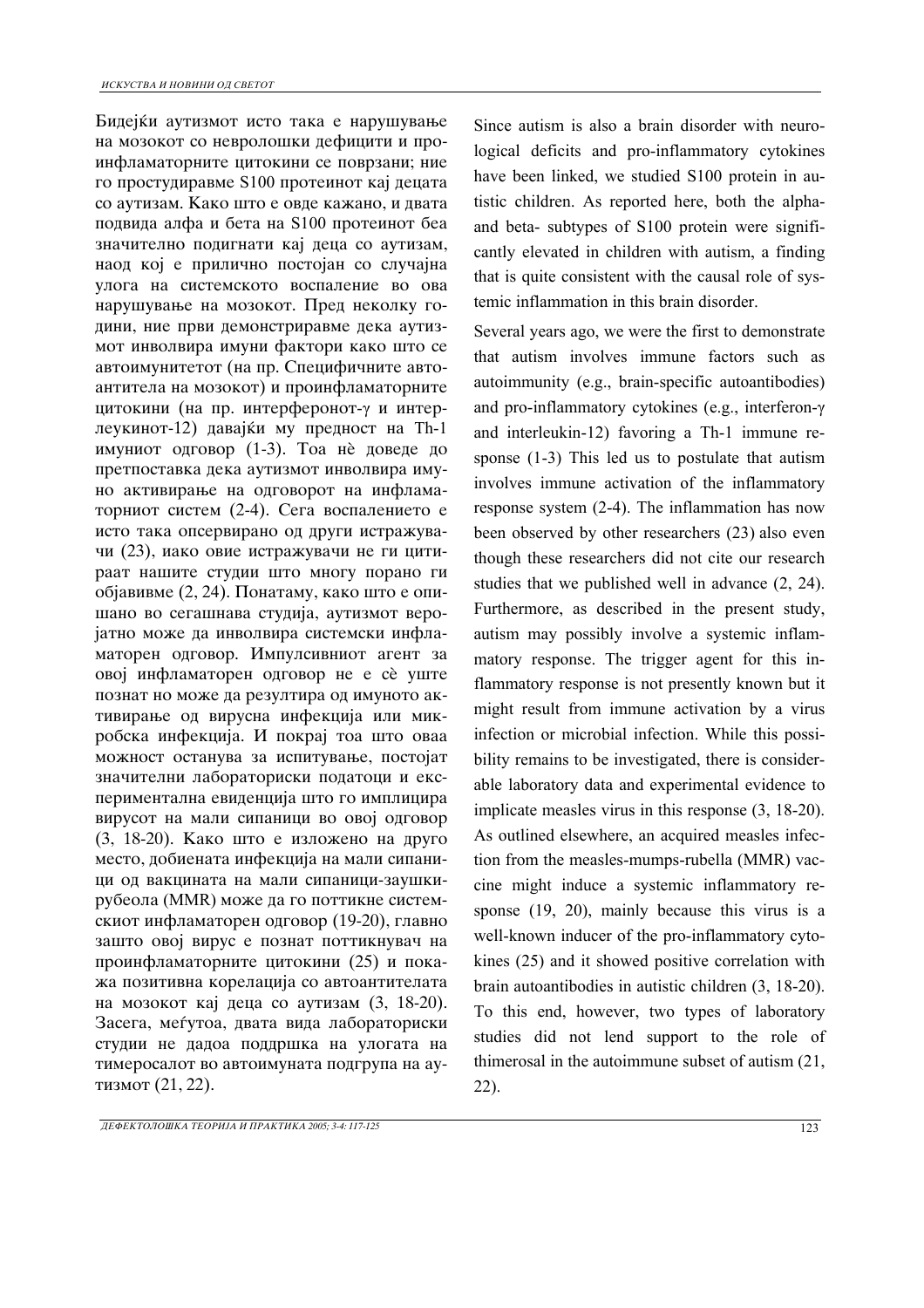Понатаму, земајќи ја предвид опсервацијата дека статинската терапија ги намалува вредностите на CRP кај кардиоваскуларните пациенти (9-11), можеби повредно ќе биде дизајнирањето на добро контролирана студија за да се евалуира дали оваа терапија би можела потенцијално да биде корисна за да им помогне на пациентите со аутизам со подигнато ниво на CRP. Во заклучокот, базиран на некои согледувања од имунолошки студии и автоимунитетот на мозокот (1-8), предизвикувачки е да се шпекулира дека инфламаторниот одговор поттикнат од вирус би можел да биде одговорен за индукција на автоимунитетот кај аутизмот. Додека добиената инфекција од мали сипаници од MMR имунизација е добра можност, другите остануваат да се истражуваат. Во прилог на ова, внимателно дизајнираната основа и клиничките студии се оправдување за понатамошно идентификување и карактеризирање на улогата на системското воспаление кај патогенезата на аутизмот.

Огромно признание за огромната поддршка на проектот Автоимунитетот кај аутизмот, Институтот за истражување на аутизам и Фондацијата Dudley T. Dougherty.

Furthermore, by considering the observation that statin therapy lowers CRP values in cardiovascular patients (9-11), it might be worth designing a wellcontrolled study to evaluate if this therapy could potentially be useful in helping autistic patients with elevated levels of CRP. In conclusion, based on several lines of immunological studies and brain autoimmunity (1-8), it is tempting to speculate that a virus-induced inflammatory response might be responsible for the induction of autoimmunity in autism. While an acquired measles infection from MMR immunization is a good possibility, others remain to be investigated. In addition, carefully designed basic and clinical studies are warranted to further identify and characterize the role of systemic inflammation in the pathogenesis of autism.

## *Priznanie Acknowledgments*

The grant support of The Autism Autoimmunity Project, Autism Research Institute and Dudley T. Dougherty Foundation is gratefully acknowledged.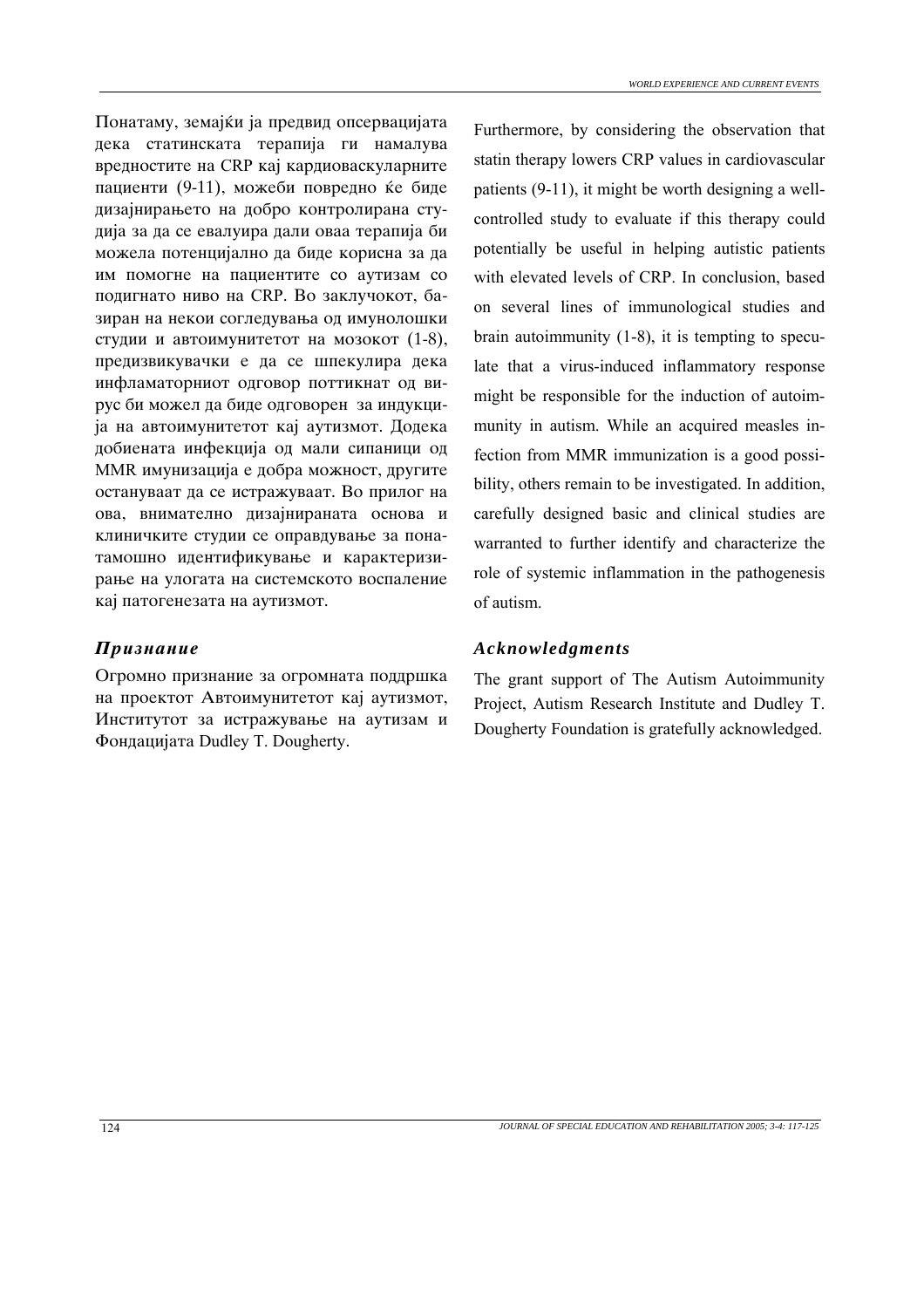### *Literatura / References*

- 1. **Singh VK**, **Warren RP**, **Odell JD**, **Cole P**, **Warren L**. Antibodies to myelin basic protein in children with autistic disorder. Brain, Behavior, and Immunity, 1993; 7: 97-103.
- 2. **Singh VK**. Plasma increase of interleukin-12 and interferon-γ: pathological significance in autism. J. Neuroimmunol., 1996; 66: 143-145.
- 3. **Singh VK**. Neuro-immunopathogenesis in autism. Berczi I, Gorczynski RM, eds. In: NeuroImmune Biology: New Foundation of Biology, Netherlands: Elsevier BV Publishing, 2001; 1: 443-454.
- 4. **Singh VK**. Cytokine regulation in autism. Kronfol Z, ed. In: Cytokines and Mental Health, Boston: Kluwer Academic Publishers, Boston, 2003; 369- 383.
- 5. **Singh VK**. Rehabilitation of autism by immune modulation therapy. J. Spec. Educ. Rehab., 2004; 3- 4: 161-178.
- 6. **Gupta S**, **Aggarwal S**, **Rashanravan B**, **Lee T**. Th1- and Th2-like cytokines in CD4+ and CD8+ T cells in autism. J. Neuroimmunol., 1998; 85: 106- 109.
- 7. **Croonenberghs J**, **Bosmans E**, **Deboutte D**, **Kenis G**, **Maes M**. Activation of the inflammatory response system in autism. Neuropsychobiology, 2002; 45: 1-6.
- 8. **Jyonouchi H**, **Sun S**, **Le H**. Proinflammatory and regulatory cytokine production associated with innate and adaptive immune responses in children with autism spectrum disorders and developmental regression. J. Neuroimmunol., 2001; 120: 170-179.
- 9. **Tzoulaki I**, **Murry GD**, **Lee AJ**, **et al**. C-reactive protein, interleukin-6, and soluble adhesion molecules as predictors of progressive peripheral artherosclerosis in the general population: Edinburgh artery study. Circulation, 2005; 112: 976- 983.
- 10. **Ridler PM**, **Rifai N**, **Clearfield M**, **et al**. Measurement of C-reactive protein for the targeting of statin therapy in the primary prevention of acute coronary events. New Eng. J. Med., 2001; 344: 1959-1965.
- 11. **Taniguchi H**, **Momiyama Y**, **Ohmori R**, **Yonemura A**, **Yamashita T**, **Tamai S**, **Makamura H**, **Ohsuzu F**. Associations of plasma C-reactive protein levels with the presence and extent of coronary stenosis in patients with stable coronary artery disease. Artherosclerosis, 2005; 178: 173-177.
- 12. **Fano G**, **Biocca S**, **Fulle S**, **et al**. The S-100: A protein family in search of a function. Progress in Neurobiobiology, 1995; 46: 71-82.
- 13. **Singh VK**, **Cheng JF**. Immunoreactive S100 proteins in blood immunocytes and brain cells. J. Neuroimmunol., 1996; 64: 135-139.
- 14. **Griffin WT**, **Stanley LC**, **Ling C**, **et al**. Brain interleukin-1 and S100 immunoreactivity are elevated in Down syndrome and Alzheimer's disease. Proc. Natl. Acad. Sci. USA, 1989; 86: 7611-7615.
- 15. **Singh VK**. Neuroautoimmunity: Pathological implications for Alzheimer's disease. Gerontology, 1997; 43: 79-94.
- 16. **Rothermundt M**, **Missler U**, **Arolt V**, **et al**. Increased S100-beta blood levels in unmedicated and treated schizophrenic patients are correlated with negative symptomatology. Molecular Psychiatry, 2001; 6: 445-449.
- 17. **Pemberton LA**, **Brew BJ**. Cerebrospinal fluid S-100-beta and its relationship with AIDS dementia complex. J. Clin. Virol., 2001; 22: 249-253.
- 18. **Singh VK**, **Lin SY**, **Yang VC**. Serological association of measles virus and human herpesvirus-6 with brain autoantibodies in autism. Clin. Immunol. Immunopathol., 1998; 89: 105-108.
- 19. **Singh VK**, **Lin XE**, **Newell E**, **Nelson C**. Abnormal measles-mumps-rubella antibodies and CNS autoimmunity in children with autism. J. Biomed. Sci., 2002; 461: 359-364.
- 20. **Singh VK**, **Jensen R**. Elevated levels of measles antibodies in children with autism. Ped. Neurol., 2003; 28: 292-294.
- 21. **Singh VK**, **Rivas WH**. Detection of antinuclear and antilaminin antibodies in autistic children who received thimerosal-containing vaccines. J. Biomed. Sci., 2004; 11: 607-610.
- 22. **Singh VK**, **Hansen J**. Assessment of metallothionein and antibodies to metallothionein in normal and autistic children having exposure to vaccine-derived thimerosal. Ped. Aller. Immunol. 2005; Early Online (DOI: 10:1111/j.1399- 3038.2005.00348.x).
- 23. **Vargas DL**, **Nascimbene C**, **Krishnan C**, **Zimmerman AW**, **Pardo CA**. Neuroglial activation and neuroinflammation in the brain of patients with autism. Ann. Neurol., 2005; 57: 67-81.
- 24. **Singh VK**, **Warren RP**, **Odell JD**, **et al**. Changes of soluble interleukin-2, interleukin-2-receptor, T8 antigen, and interleukin-1 in the serum of autistic children. Clin. Immunol. Immunopath., 1991; 61: 448-455.
- 25. **Pabst HF**, **Spady DW**, **Carson MM**, **et al**. Kinetics of immunologic responses after primary MMR vaccination. Vaccine, 1997; 15: 10-14.

*DEFEKTOLO[KA TEORIJA I PRAKTIKA 2005; 3-4: 117-125* 125